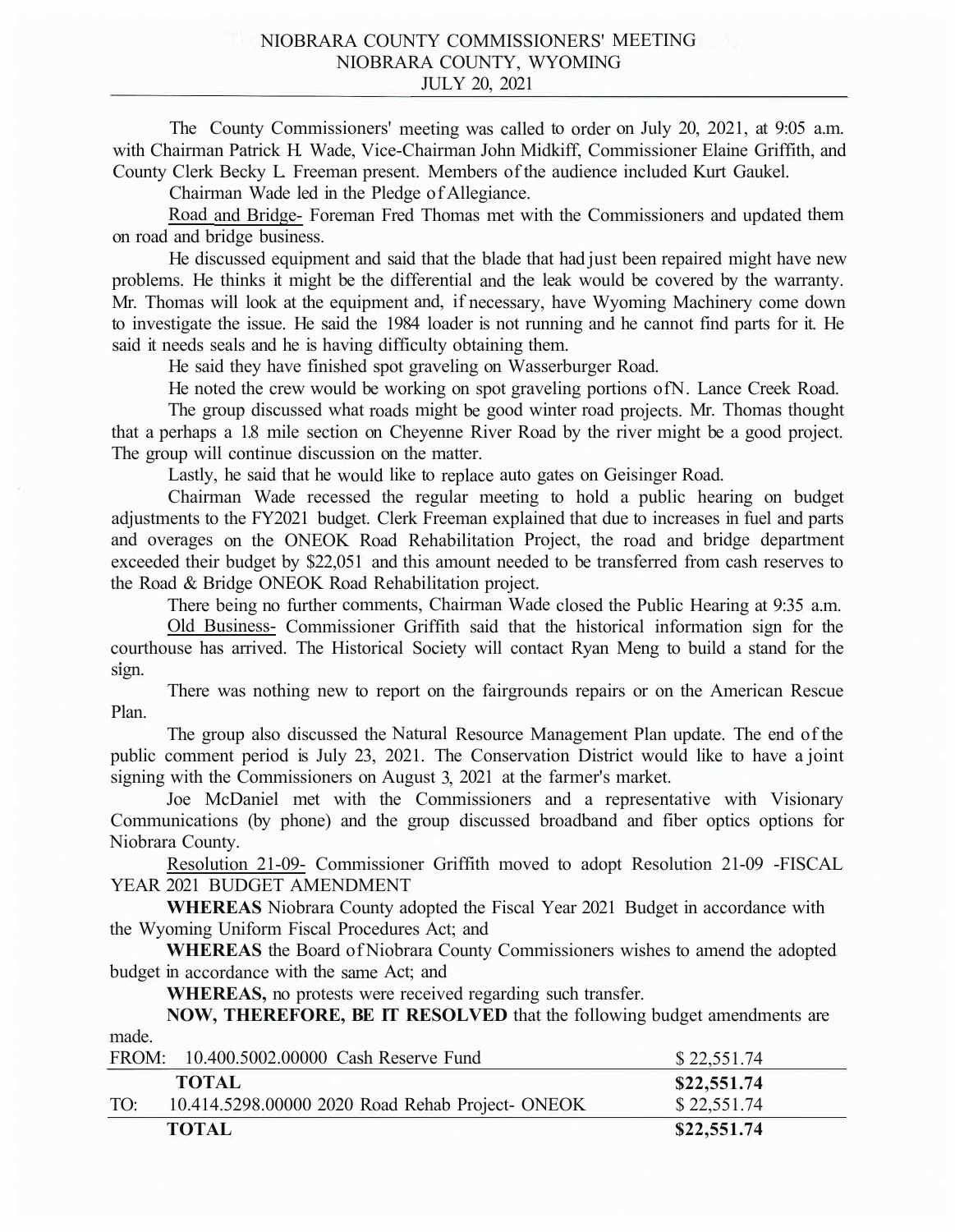Approved, passed and adopted this  $20<sup>th</sup>$  day of July, 2021.

BOARD OF COUNTY COMMISSIONERS IN AND FOR NIOBRARA COUNTY, WYOMING BY: /s/ Patrick Wade, Chairman /s/ John Midkiff, Vice-Chairman /s/ Elaine Griffith, Commissioner

Attest: /s/ Becky L. Freeman, County Clerk

Adopt 21-22 Budget- Commissioner Griffith moved to adopt the FY 2021-2022 budget. Vice-Chairman Midkiff seconded, motion carried.

Resolution 21-10- Vice-Chairman Midkiff moved to adopt Resolution 21-10 Appropriations Resolution. Commissioner Griffith seconded, motion can-ied. A complete copy of the resolution is on file in the clerk's office and is available on the County's website: www.niobraracounty.org.

Resolution 21-11 Vice-Chairman Midkiff moved to adopt Resolution 21-11 Income Resolution Necessary to Finance the Budget. Commissioner Griffith seconded, motion can-ied. A complete copy of the resolution is on file in clerk's office and is available on the County's website: www.niobraracounty.org.

Commissioner Griffith moved to reschedule the September 21, 2021 Commissioners meeting to September 17, 2021 due to the Wyoming Association of County Officers meeting being held that week. Vice-Chairman Midkiff seconded, motion carried.

County Attorney- Attorney Anne Wasserburger met with the Commissioners and discussed county business.

She reported on criminal cases and the juvenile offender housing matter. She said she has visited with Campbell County to see if they can help us with housing, and Sheriff Gill is to be exploring whether or not one cell can be converted to house juvenile offenders.

Election Systems & Software Contract- Vice-Chairman Midkiff moved to sign the contract between Elections Systems & Software and Niobrara County for maintenance services for equipment and license, maintenance and support services for software. Commissioner Griffith seconded, motion carried.

Resolution 21-08- Commissioner Griffith moved to approve Resolution 21-08 authorizing the Board of County Commissioners to execute the Communications/911 /Dispatch contract with the Town of Lusk. Vice-Chairman Midkiff seconded, motion carried. A complete copy of the resolution is on file in clerk's office and is available on the County's website: www.niobraracounty.org.

Contract for Services- Commissioner Griffith moved to sign a Contract for Services between the Town of Lusk and Niobrara County for Communications/911/Dispatch. Vice-Chairman Midkiff seconded, motion carried.

Road Crossing Permits- Vice-Chairman Midkiff moved to approve a road-crossing permit for TRH Ranch, Inc. to cross a portion of Redbird Road to install a 1" poly pipeline for livestock water. Commissioner Griffith seconded, motion can-ied.

Consent Agenda- Vice-Chairman Midkiff moved to approve the consent agenda. Commissioner Griffith seconded, motion can-ied. Items on the consent agenda were the minutes of the July 6, 2021 meeting.

Sheriff Gill and Undersheriff Kelly Dean met with the Commissioners to discuss the recently purchased bulletproof vests. The Commissioners wanted to reiterate to Sheriff Gill that